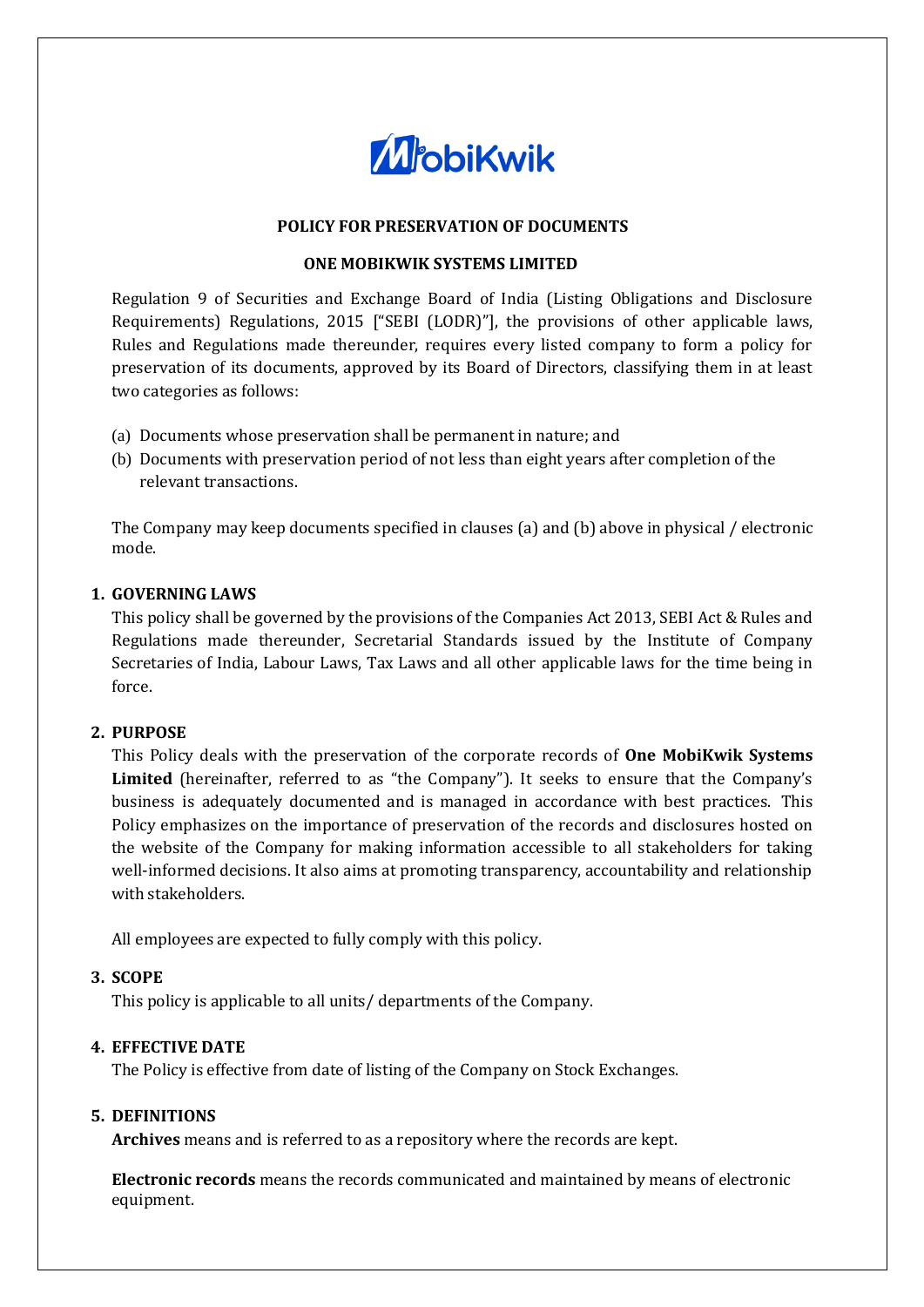**Electronic Form** means any contemporaneous electronic device such as computer, laptop, compact disc, floppy disc, space on electronic cloud, or any other form of storage and retrieval device, considered feasible, whether the same is in possession or control of the Company.

**Record** means a database of disclosed information or events in any format or medium that has been created by or for the Company or received by the Company in connection with the transaction of the organization's affairs and operations.

**Maintenance** means keeping Documents, either physically or in Electronic Form.

**Preservation** means to keep in good order and to prevent from being altered, damaged or destroyed.

The words and phrases used in this policy which are not defined here, shall derive their meaning from the Applicable Law.

# **6.CLASSIFICATION OF DOCUMENTS**

Based upon the recommendations of the management, the Board of Directors have classified that the documents will be retained and preserved as tabulated hereunder:

| Sl. No. | <b>Particulars</b>                                                                                               | <b>Annexure</b> |
|---------|------------------------------------------------------------------------------------------------------------------|-----------------|
|         | Documents that needs to be preserved/retained permanently                                                        | Annexure 1      |
|         | Documents that may be preserved/retained for a period of 08<br>years or more after the end of the financial year | Annexure 2      |

The documents concerning other routine matters and having substantial long-lasting consequences shall be preserved by all the concerned persons /Regional Heads / Finance Head/ CFO and/or the Departmental Heads of the Company depending upon usefulness and necessity.

# **7.MODE OF PRESERVATION, AUTHORITY & RESPONSIBILITY**

Documents may be preserved in physical form or electronic form as per various statutory requirements and are subject to the same degree of confidentiality and care. The preservation of documents should be of such manner so as to ensure that there is no tampering, alteration, destruction or anything which endangers the content, authenticity, utility or accessibility of the documents.

Regional Heads and other department heads of the Company shall be responsible for preservation of the documents in their respective region/department taking into account this policy prescribing the minimum period for preservation of documents and shall take decision to retain/preserve or destroy documents pertaining to their region/department keeping in view the ongoing or anticipated litigation(s), if any.

#### **8. DESTRUCTION OF RECORDS**

The records/documents preserved shall be reviewed by the respective department on yearly basis and action shall be taken to destroy those records which are due for disposal.

# **9. REVIEW / AMENDMENT**

This policy shall be subject to review by the Board as may be deemed necessary and in accordance with any regulatory amendments. The Board of Directors can amend this Policy, as